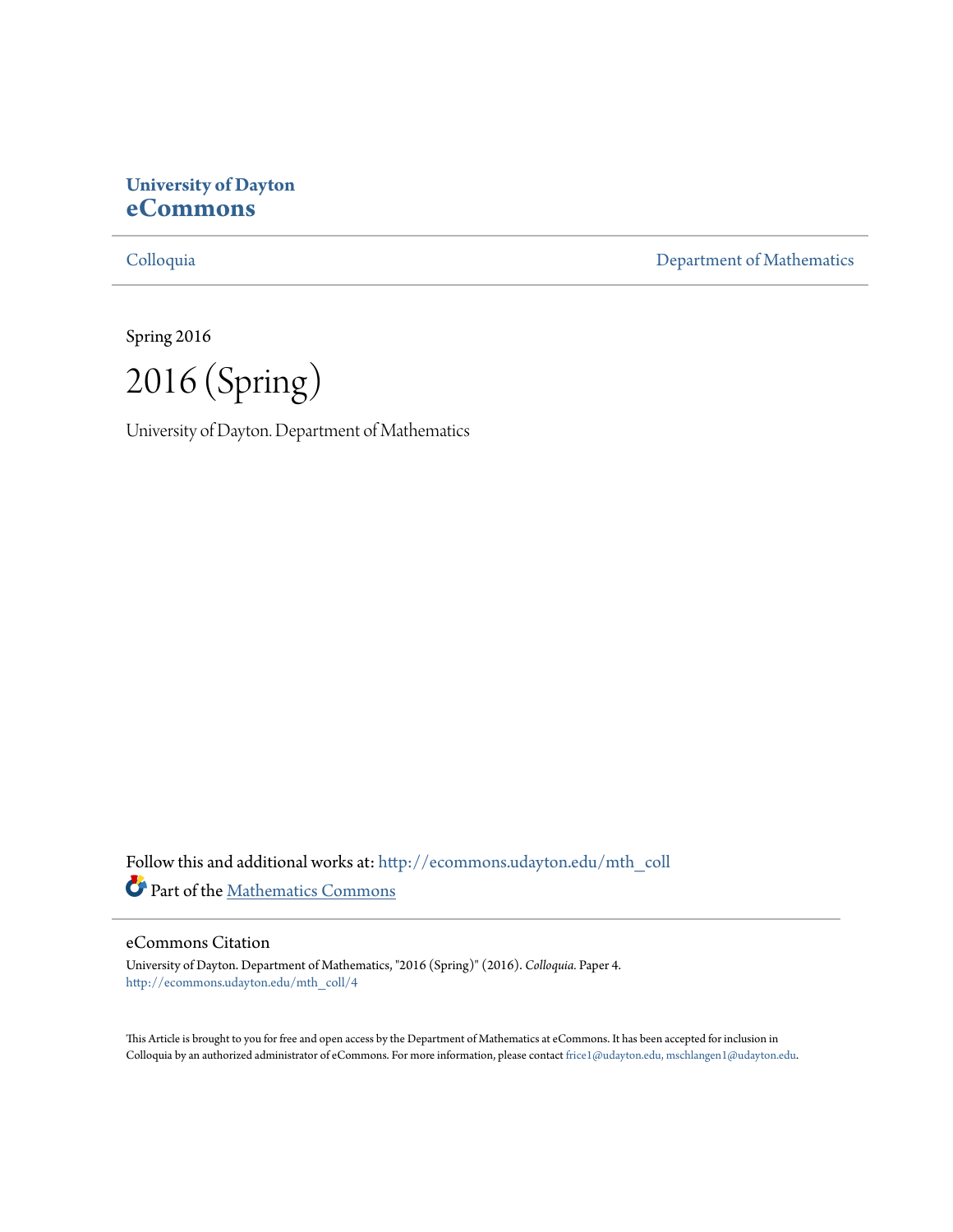## **Generalized Trigonometric functions and bases in space**

#### **Jan Lang**

#### **The Ohio State University**

**Abstract:** Generalized trigonometric functions  $\sin_{p}$  and  $\cos_{p}$  generalize the familiar trigonometric functions and coincide with them when  $p = 2$ . These functions, which are related to eigenfunctions of p-Laplacian, have many similarities to their classical counterparts but also differences. We will show that they play an important part in the theory of the p-Laplacian, Theory of Approximation and Theory of Integral operators. Particular attention is paid to the basis properties of the sequences generated by generalized trigonometric functions in the context of Lebesgue spaces.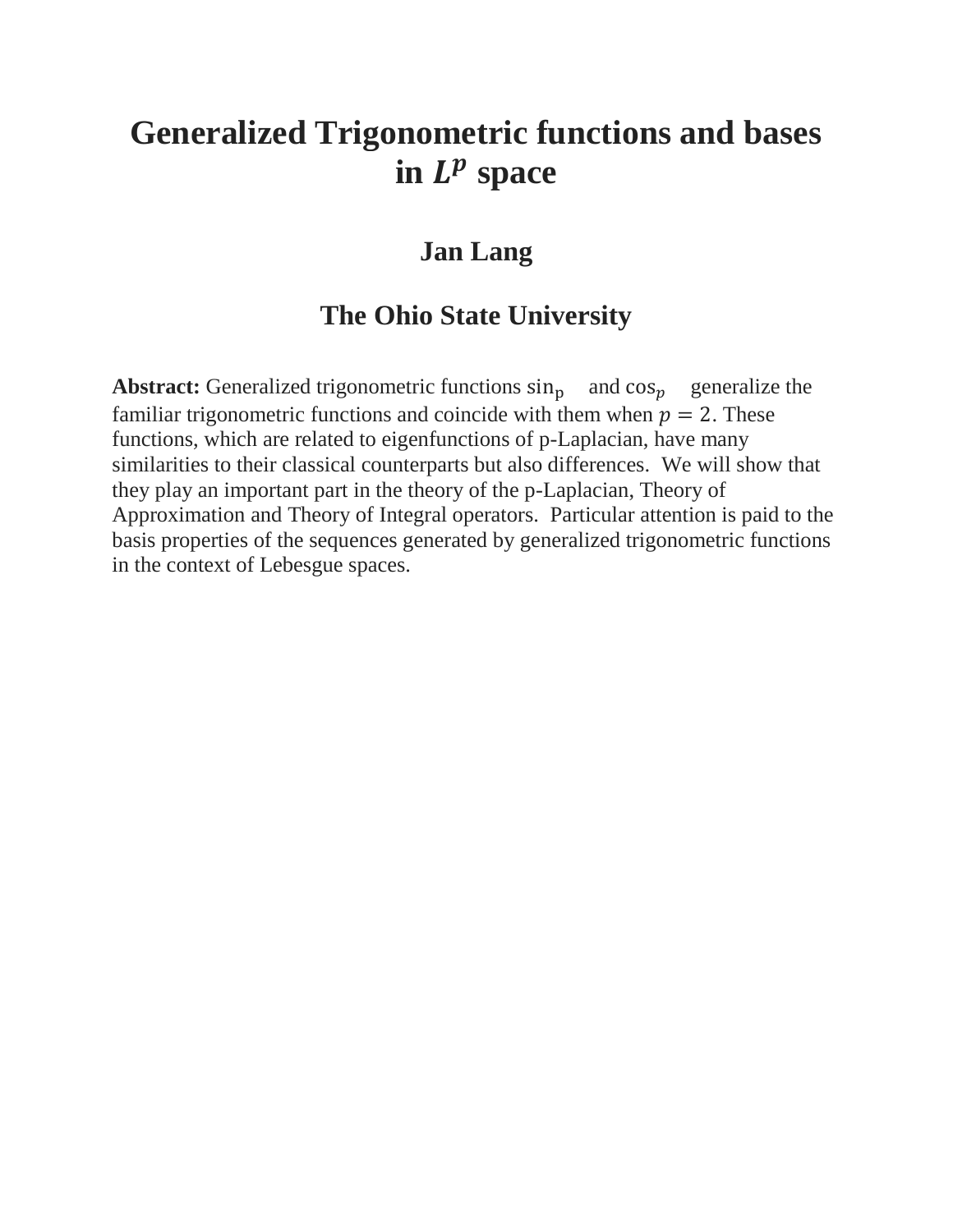## **Novel techniques for integrating over implicitly defined curves and surfaces**

#### **Catherine Kublik**

#### **University of Dayton**

**Abstract:** We describe formulations for integrating over smooth curves and surfaces that are described through a level set function or directly by their closest point mapping. Contrary to the common practice with level set methods, the volume integrands derived from our formulations coincide exactly with the surface or line integrals that one wishes to compute. With these formulations, one can solve elliptic boundary value problems on implicitly defined domains using integral equations. We present numerical results in two and three dimensions and a possible generalization to include surfaces with corners and edges. (Joint work with Richard Tsai from UT Austin and KTH Royal Institute of Technology)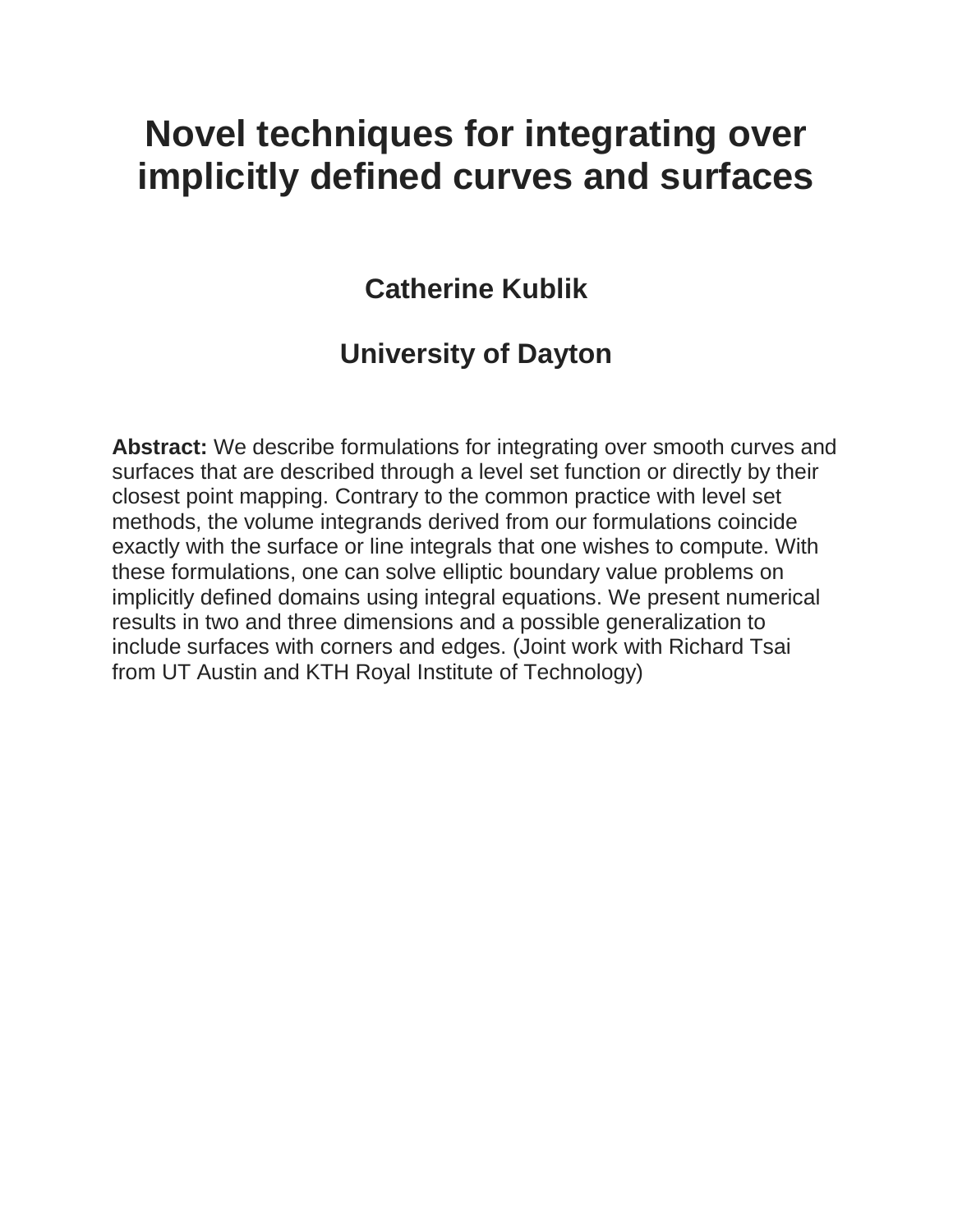## **Introduction to topological games**

## **Lynne Yengulalp**

### **University of Dayton**

**Abstract.** Topological completeness properties can be formulated in terms of topological games. This talk will be an introduction to 2-player topological games with infinitely many rounds and the completeness properties that they describe.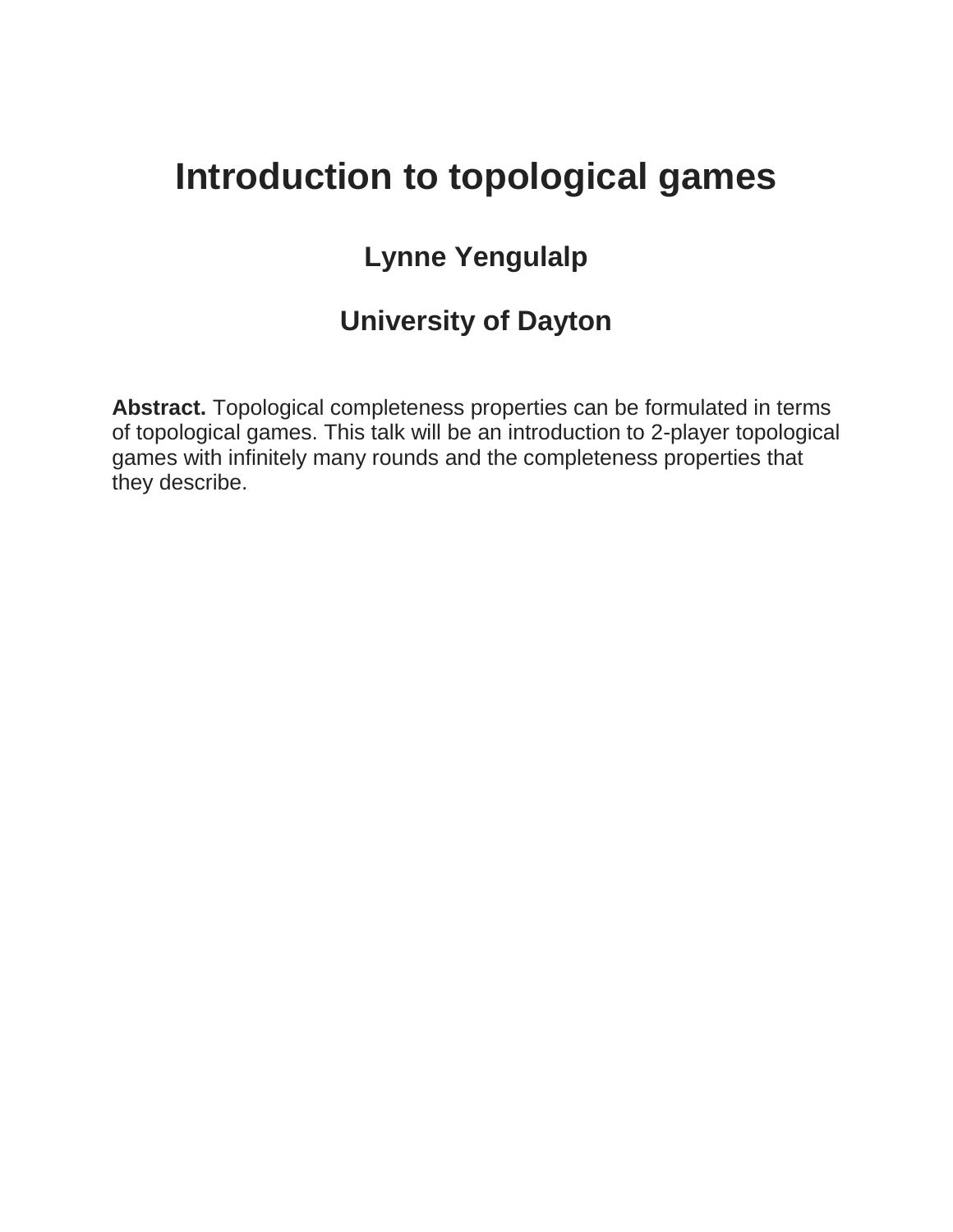# **Instantons and Open Spaces**

### **Andres Larrain-Hubach**

#### **University of Arizona**

**Abstract:** In this talk, based on current work with Sergey Cherkis and Mark Stern, I will review the theory of instantons on open manifolds. Instantons are generalizations of harmonic functions and their study is important in mathematical physics and geometry. I will review basic definitions and, at the end, mention some new new results concerning instanton asymptotics.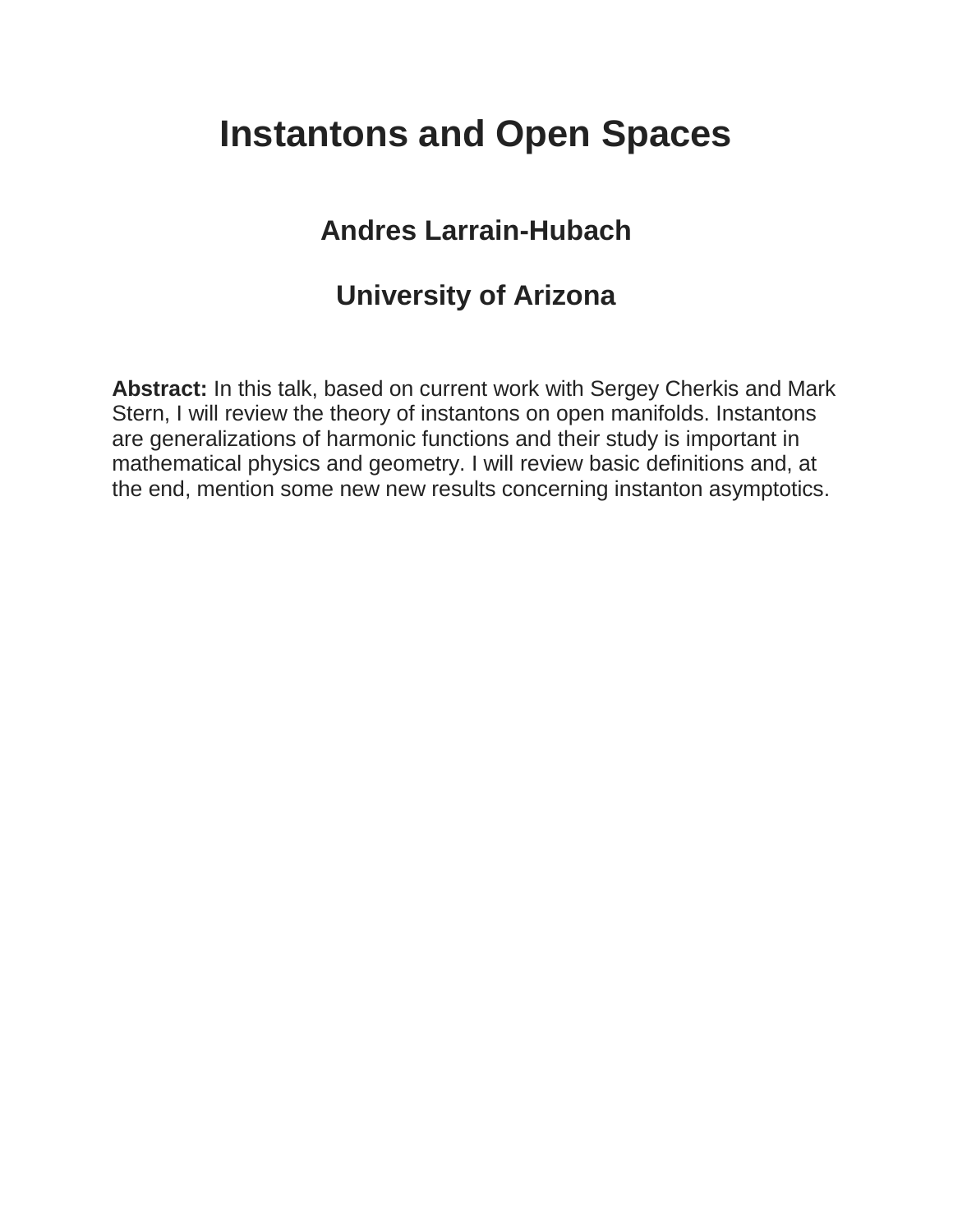# **Synthetic geometry and the isometric embedding problem**

### **Barry Minemyer**

### **The Ohio State University**

**Abstract:** In the first half of this talk we will discuss how to determine the geometry of a "flat n-dimensional triangle" given only the lengths of the edges of that triangle. In the second half of the talk we will then show how this synthetic formula helped develop combinatorial analogues to the famous Nash isometric embedding theorems.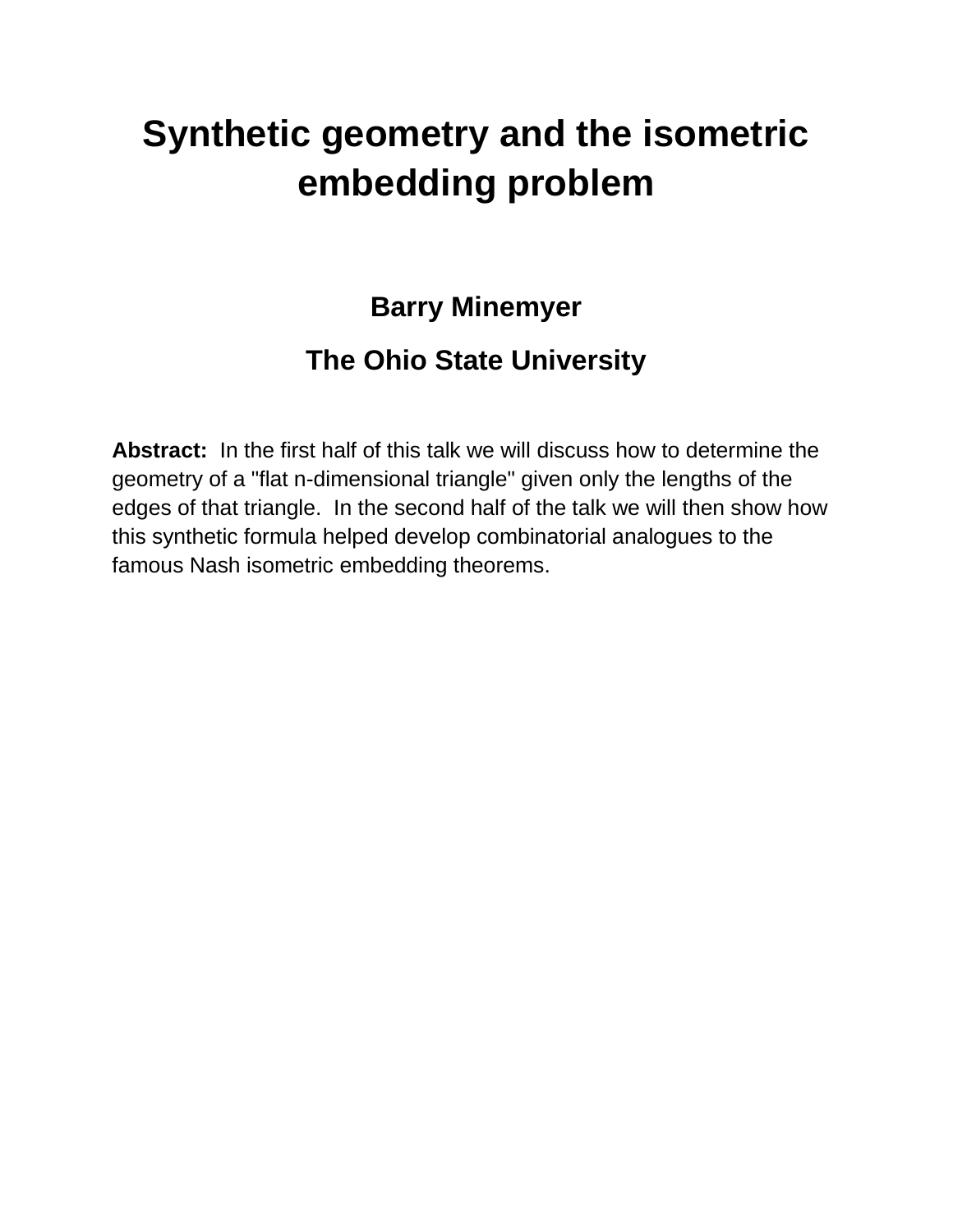## **Nilpotent groups and their linear representations**

#### **Caleb Eckhardt**

### **Miami University**

**Abstract:** Most countable groups resist a satisfying representation theory. This is in contrast with the situation for Lie groups where many Lie groups admit a satisfying representation theory. We'll define "satisfying." We then discuss how--even when a satisfying representation theory is impossible- we use recent progress in the theory of C\*-algebras to classify the C\* algebras (i.e. rings generated by the linearization of a group representation) generated by irreducible representations of nilpotent groups. No familiarity with nilpotent groups, representation theory or C\*-algebras will be assumed.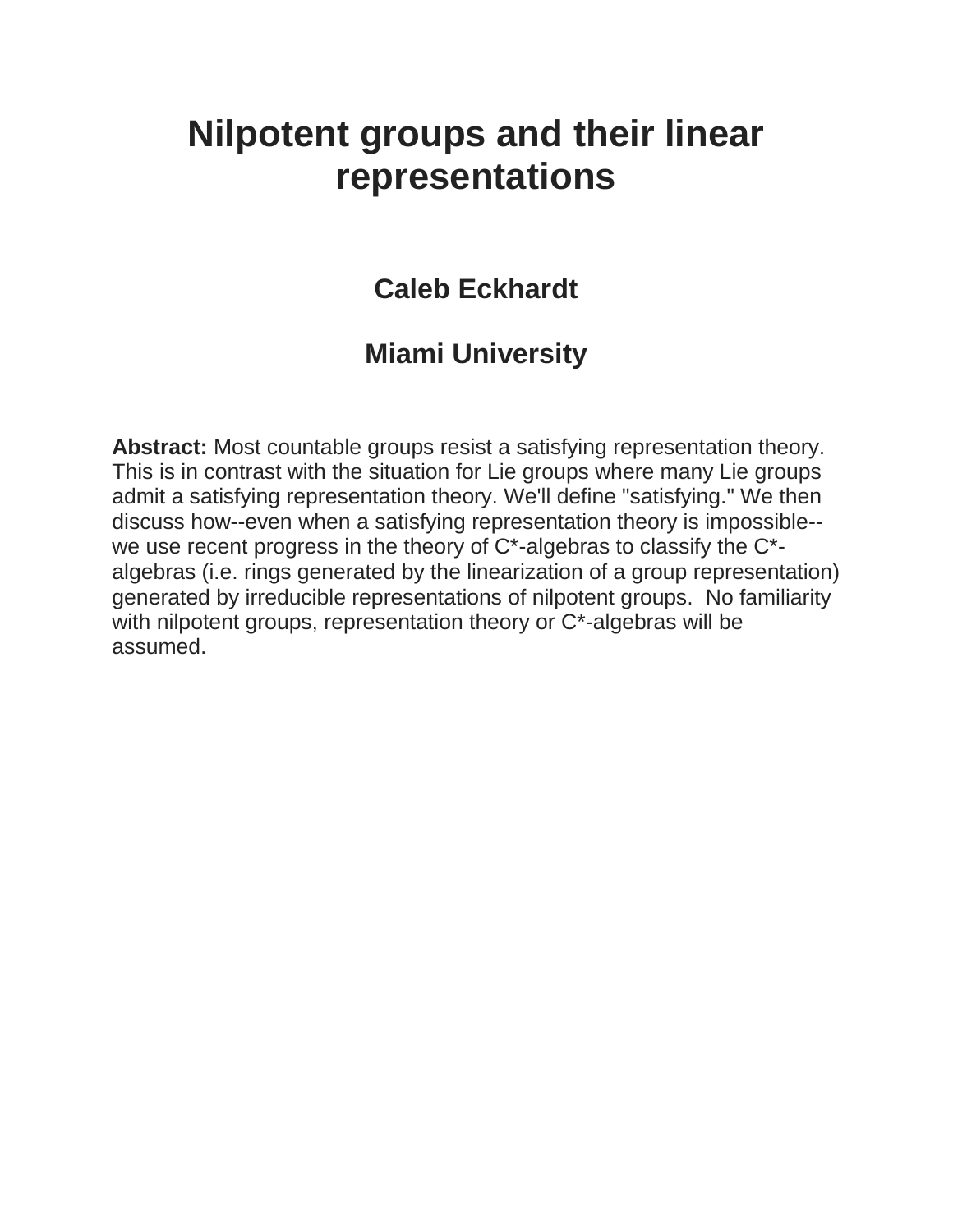## **Stability of non-unique solutions of differential equations**

### **Muhammad Islam**

### **University of Dayton**

**Abstract.** We consider an initial value problem (I. V. P.) of a first order nonlinear ordinary differential equations. We assume that the I. V. P. can have more than one solution. We study a new type of stability property of these solutions. This stability is not the standard Liapunov stability, commonly studied in the field of differential equations.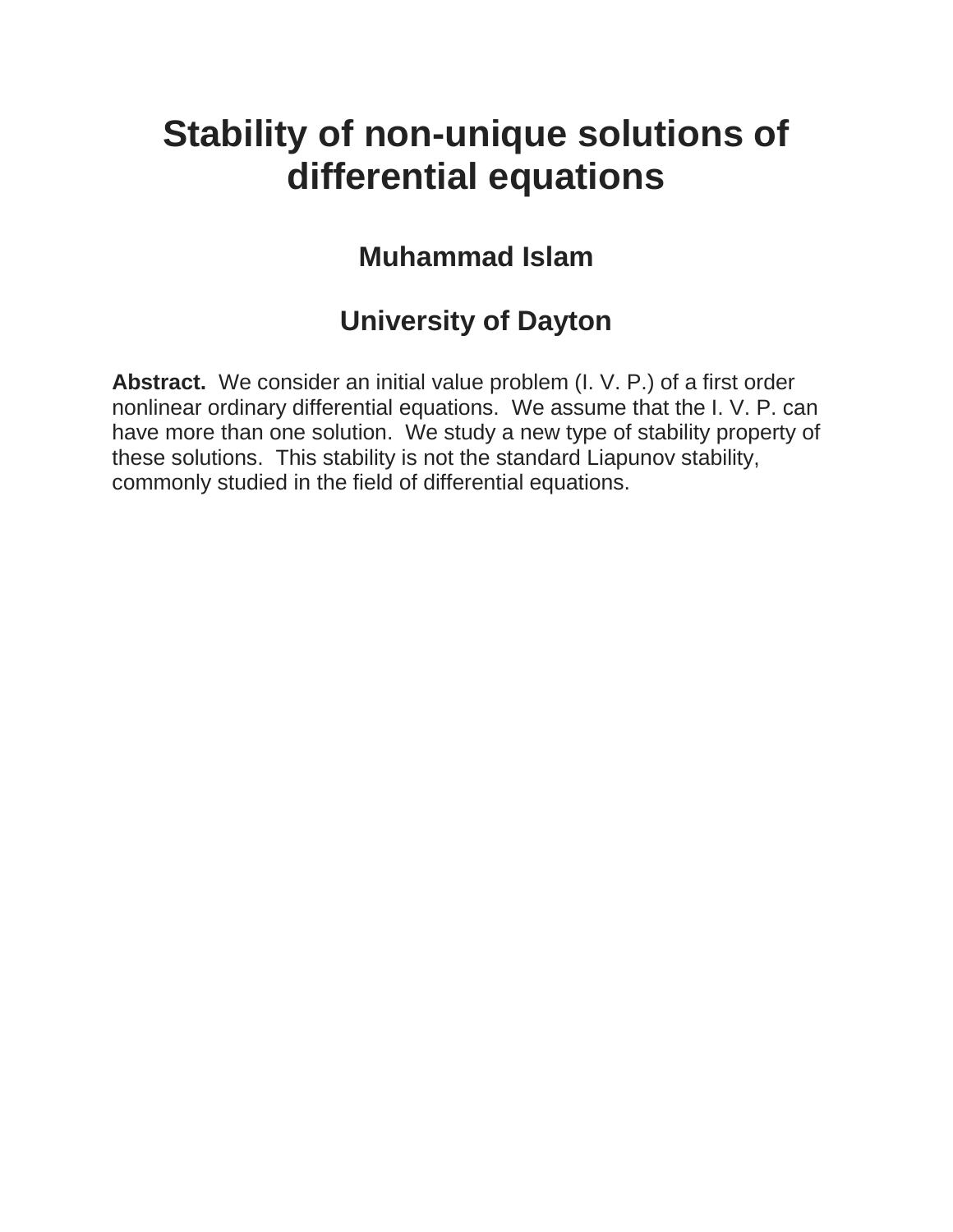## **Bounds on the cardinality of a topological space**

### **Nathan Carlson**

### **California Lutheran University**

**Abstract:** Cardinality bounds on topological spaces have a long and storied history and are very much an active area of research in settheoretic topology today. A major breakthrough came in 1969 when A.V. Arhangel'skii introduced a fundamentally new technique to establish that the cardinality of a compact, first-countable, Hausdorff space is at most the cardinality of the reals. This answered a question that had been open for 50 years prior. Bounds on topological spaces are expressed in terms of "cardinal invariants"; i.e. cardinal-valued functions that measure a certain property of a space. One such cardinal invariant is the weight of a space, which is the least cardinality of a basis. Another is the density, which is the least cardinality of a dense subset. In this talk we will begin with a little settheoretic background, survey several important cardinal invariants, and present a few basic cardinality bounds. We will also explore the deeper results of Arhangel'skii and Hajnal-Juhász. Finally, many bounds can be improved if the space is known to be topologically homogeneous; that is, for every pair of points in the space there is an autohomeomorphsim of the space that maps one point to the other. In a homogeneous space, the topology at every point is "identical" to the topology at any other point. In 1978, Erik van Douwen established the first known cardinality bound for homogeneous, Hausdorff spaces. We will give a survey a few results of the speaker in this connection.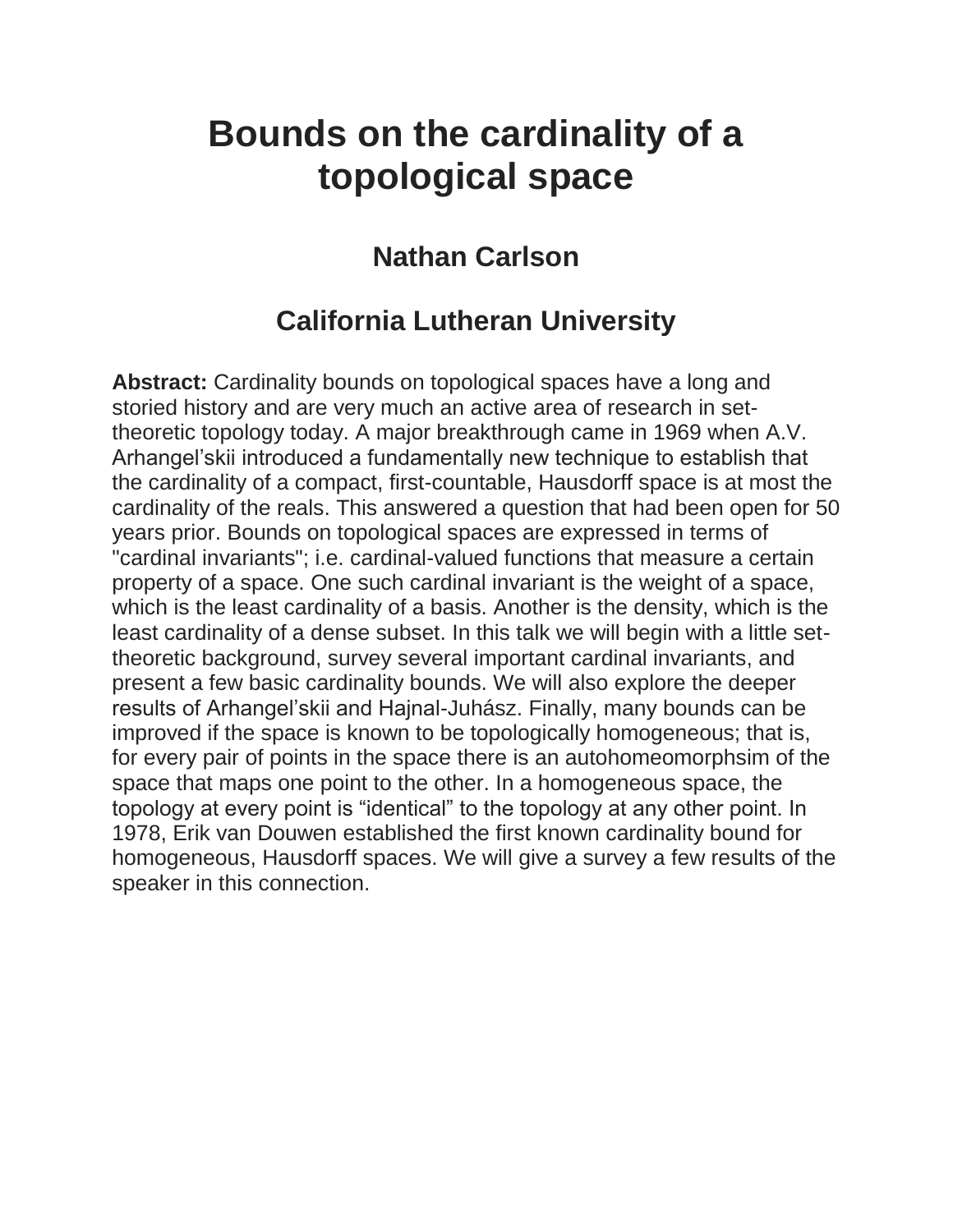# **Analyzing Low Birth Weights using Logistic Regression**

### **Brandon Thornton**

### **University of Dayton**

**Abstract:** Logistic Regression is modeling data when the dependent variable is categorical. When the data is binary in nature (success or failure) then the model is a Binary Logistic model. This research highlights the theory of Logistic Regression pertaining to model creation, parameter estimation, hypothesis testing, and more. In an applied analysis, Logistic Regression is used to develop a model identifying the risk factors causing low weight births of infants which can severely impact their health.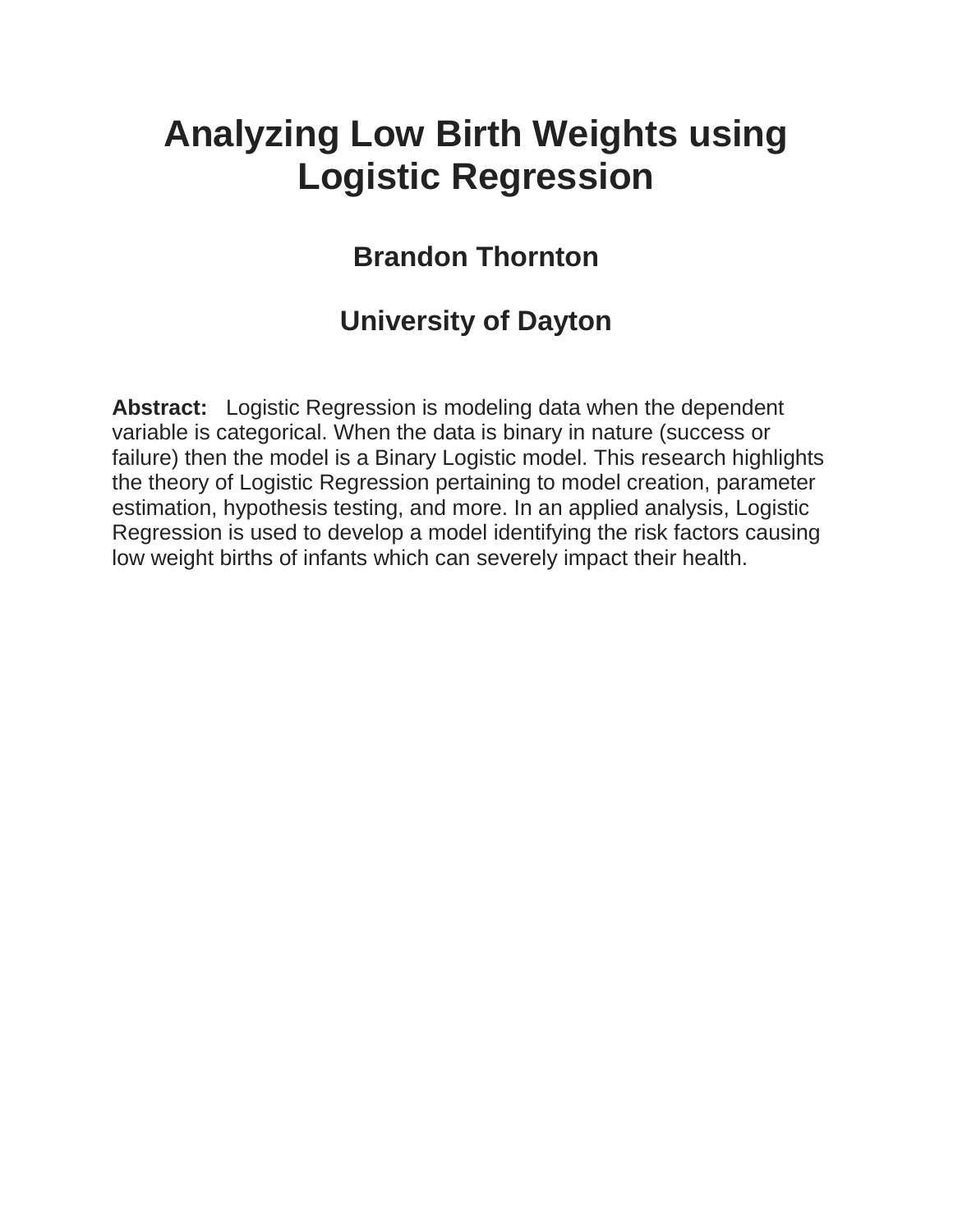# **On the perfect reconstruction of the structure of dynamic networks**

### **Alan Veliz-Cuba**

## **University of Dayton**

**Abstract:** The network inference problem consists in reconstructing the structure or wiring diagram of a dynamic network from time-series data. Even though this problem has been studied in the past, there is no algorithm that guarantees perfect reconstruction of the structure of a dynamic network. In this talk I will present a framework and algorithm to solve the network inference problem for discrete-time networks that, given enough data, is guaranteed to reconstruct the structure with zero errors. The framework uses tools from algebraic geometry.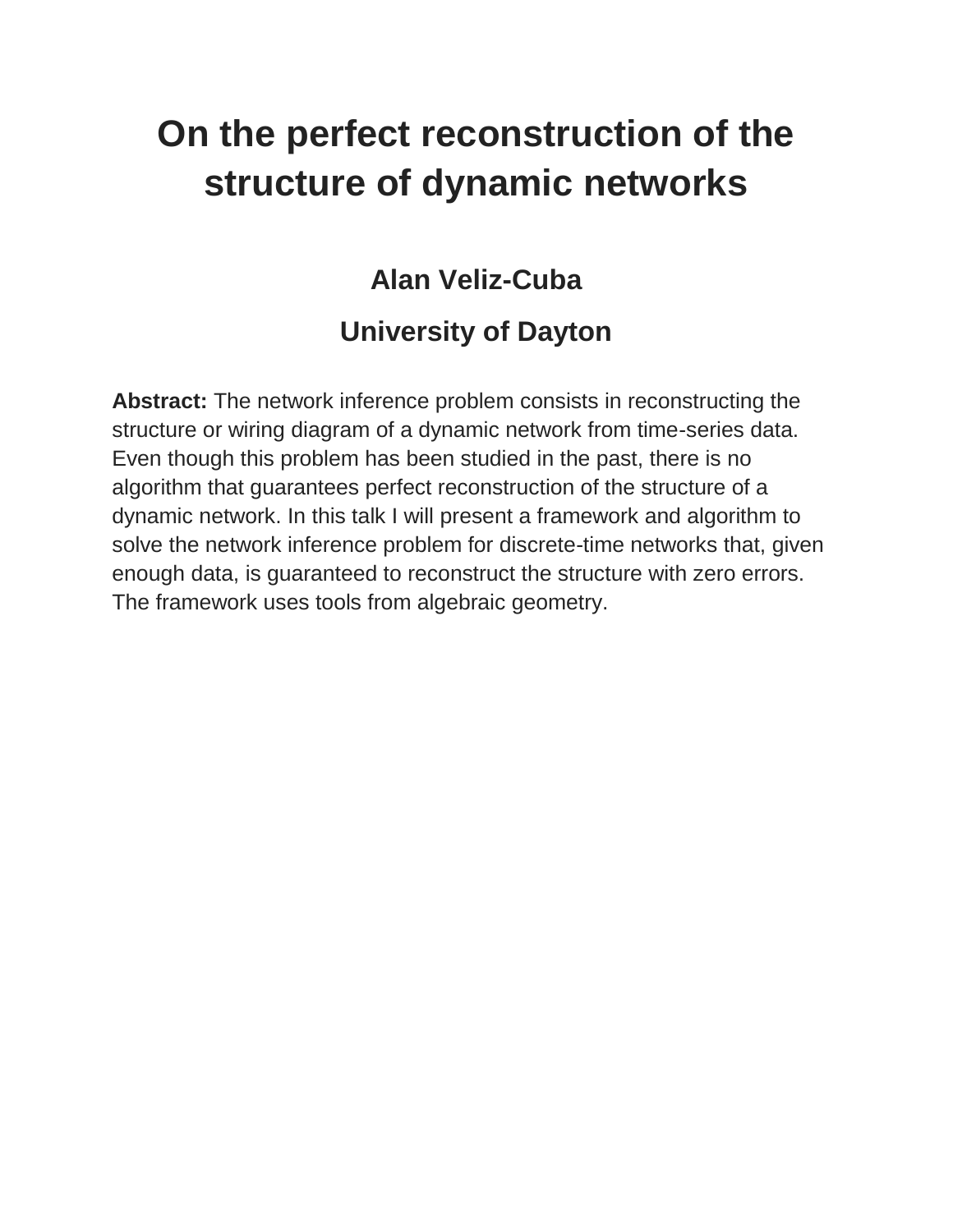#### **Lyapunov Functionals and Stability in Nonlinear Infinite Delay Volterra Discrete Systems**

#### **Abstract**

In this research, we utilize Lyapunov functionals and obtain sufficient conditions for the stability of the zero solution of the discrete Volterra system of the form

$$
x(t + 1) = Px(t) + \sum_{s = -\infty}^{t-1} C(t, s)g(x(s)).
$$

Due to the nature of the Lyapunov functional, we will be able to show that all solutions are  $l([t_0, \infty) \cap \mathbb{Z})$ .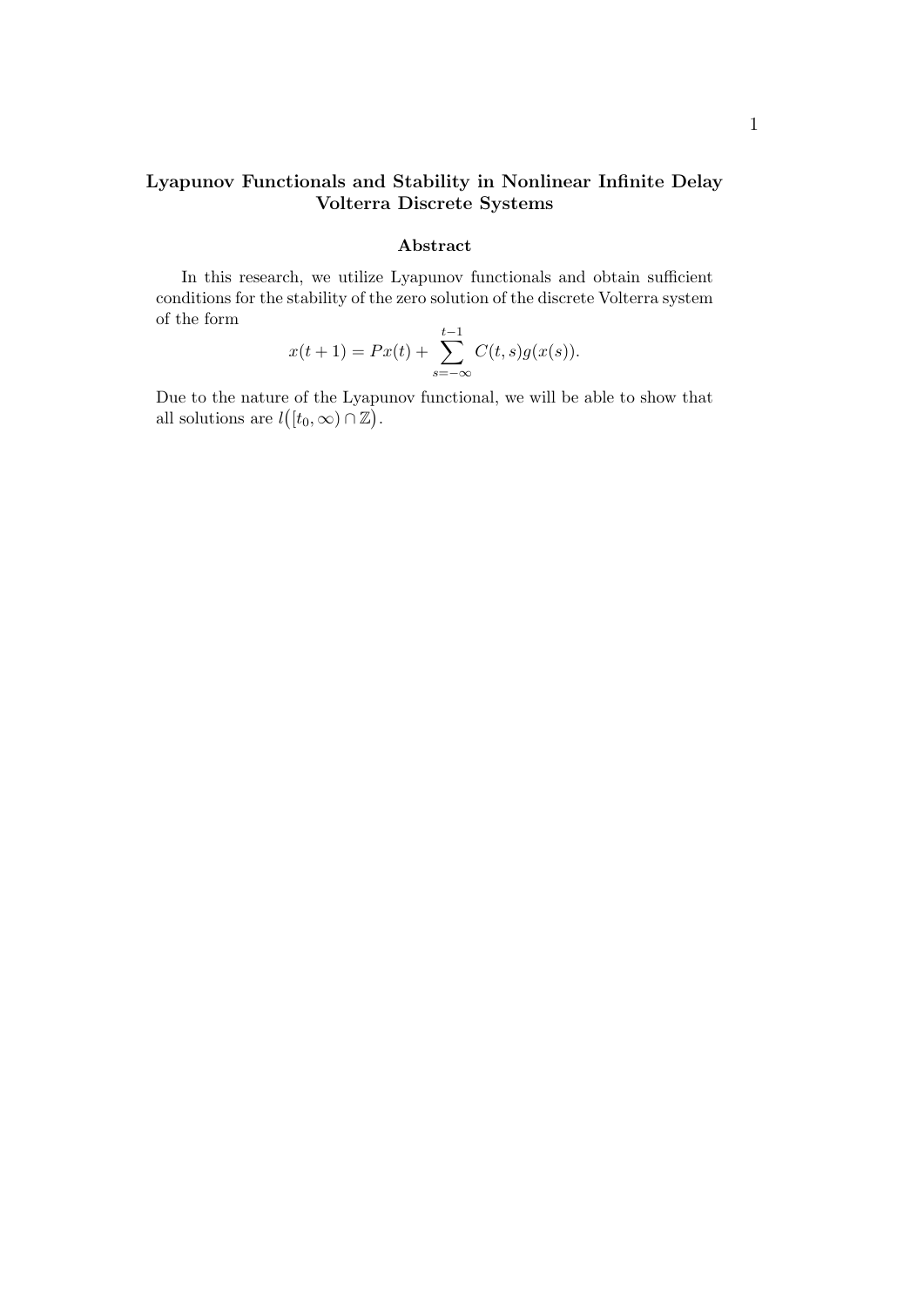#### **The Non-Classical Linear Boltzmann Equation and Applications to Particle Transport**

Richard Vasques, University of California, Berkeley

**Abstract:** How is sunlight passing through clouds related to a nuclear reactor? Can we improve medical imaging by understanding the behavior of sharks? This talk starts with a quick overview of kinetic descriptions of physical phenomena, and then focuses on some of the latest developments in the modeling of subatomic particles interacting with a homogenized random background medium. We introduce the audience to the standard Boltzmann Transport Equation, explaining the general physical processes described by each of its terms. We then pose the problem of modeling transport in a stochastic medium motivated by some important applications in the fields of nuclear medicine, atmospheric sciences, and reactor physics. We describe a novel model that uses a Non-Classical approach to particle transport, and present some results to nuclear engineering applications.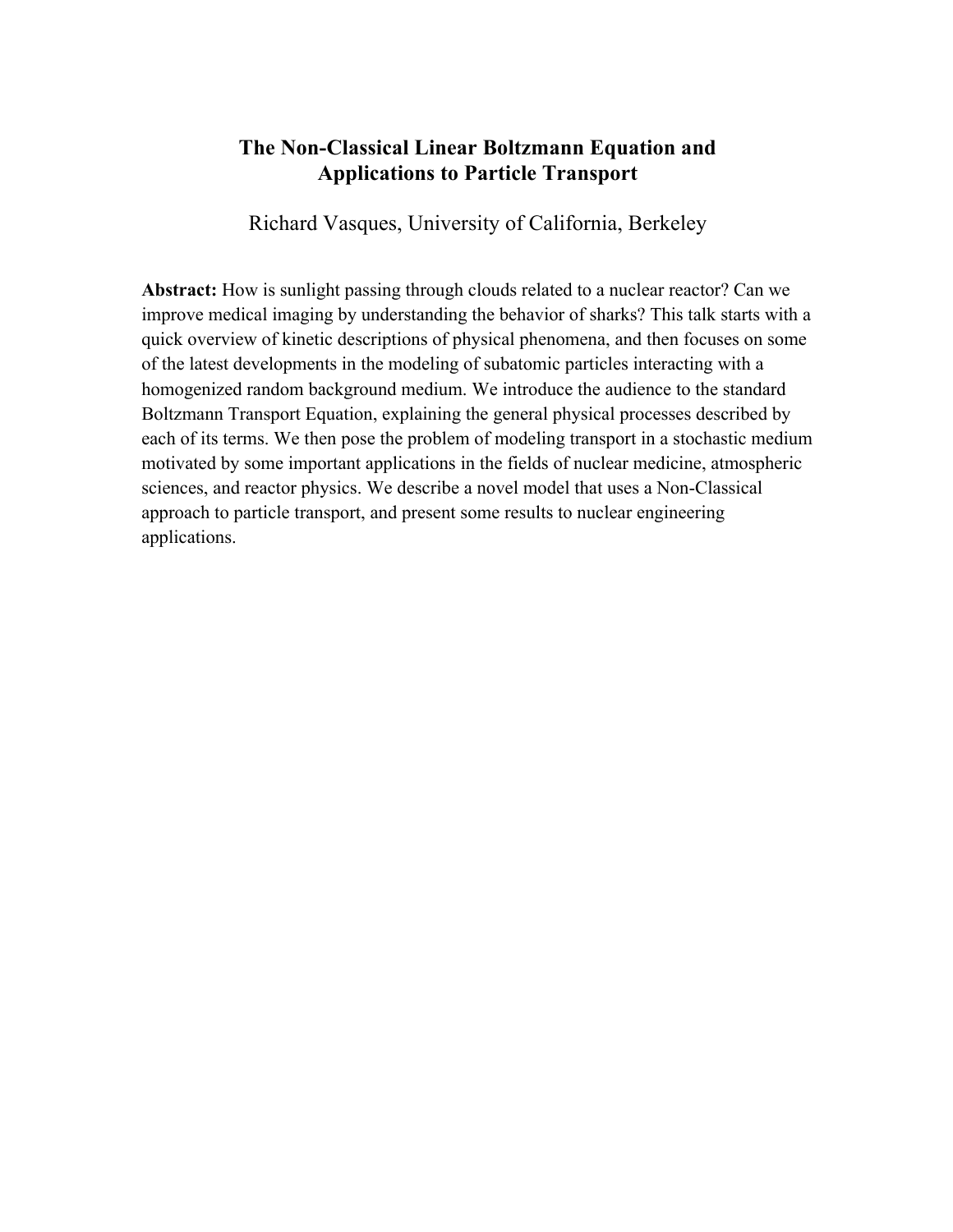#### **The Effect Of Executive Compensation and revenue Diversification on Bank Insolvency Risk**

Jia Song

**Abstract:** This paper investigates the effect of executive compensation and revenue diversification on bank risks from 1992 to 2010 including 1465 bank-year observations using Cox proportional hazard model. Vega is used to measure the effect of executive compensation on insolvency risk, and non-interest income is used to measure the effect of revenue diversification. The result came out that both vega and non-interest income can help to reduce bank insolvency risk. In addition, when non-interest income is further divided into trading revenue and non-trading revenue component, the result shows that they are all negatively related to bank insolvency risk.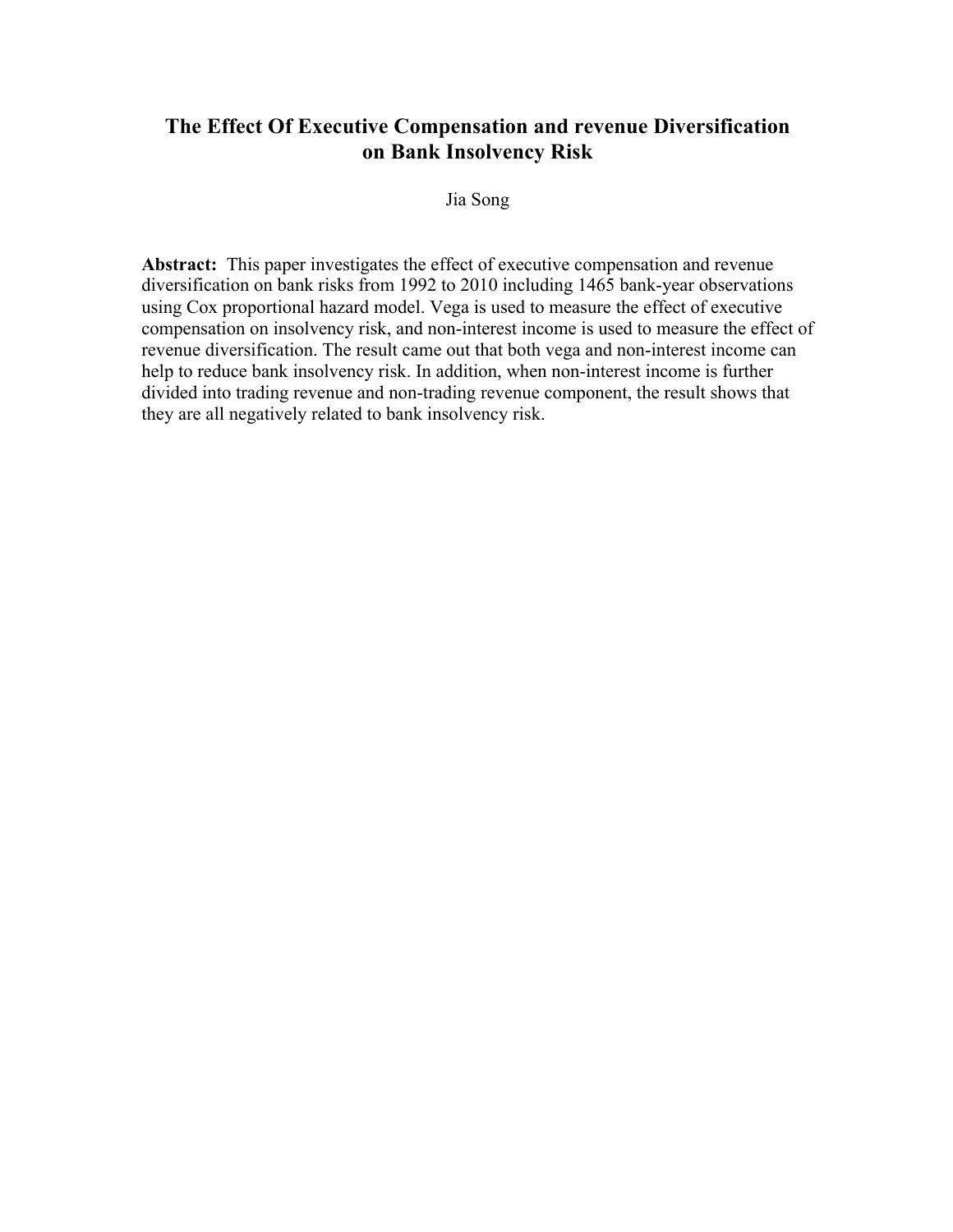#### **A Numerical Study of a Mathematical Model of Cell Growth in Scaffolds**

James Stewart Advisor: Dr. Muhammad Usman

**Abstract:** In this work we consider a mathematical model of cell growth in scaffolds for tissue regeneration. This model is taken from the work by Darae Jeong, Any Yum and Junseok Kim. We present numerical solutions of a system of partial differential equations. We solve the system numerically using finite difference schemes including a multigrid method coupled with a second order Runge-Kutta method. The algorithms will be run and tested through a series of computer simulations that will determine the accuracy and efficiency of the finite difference method.